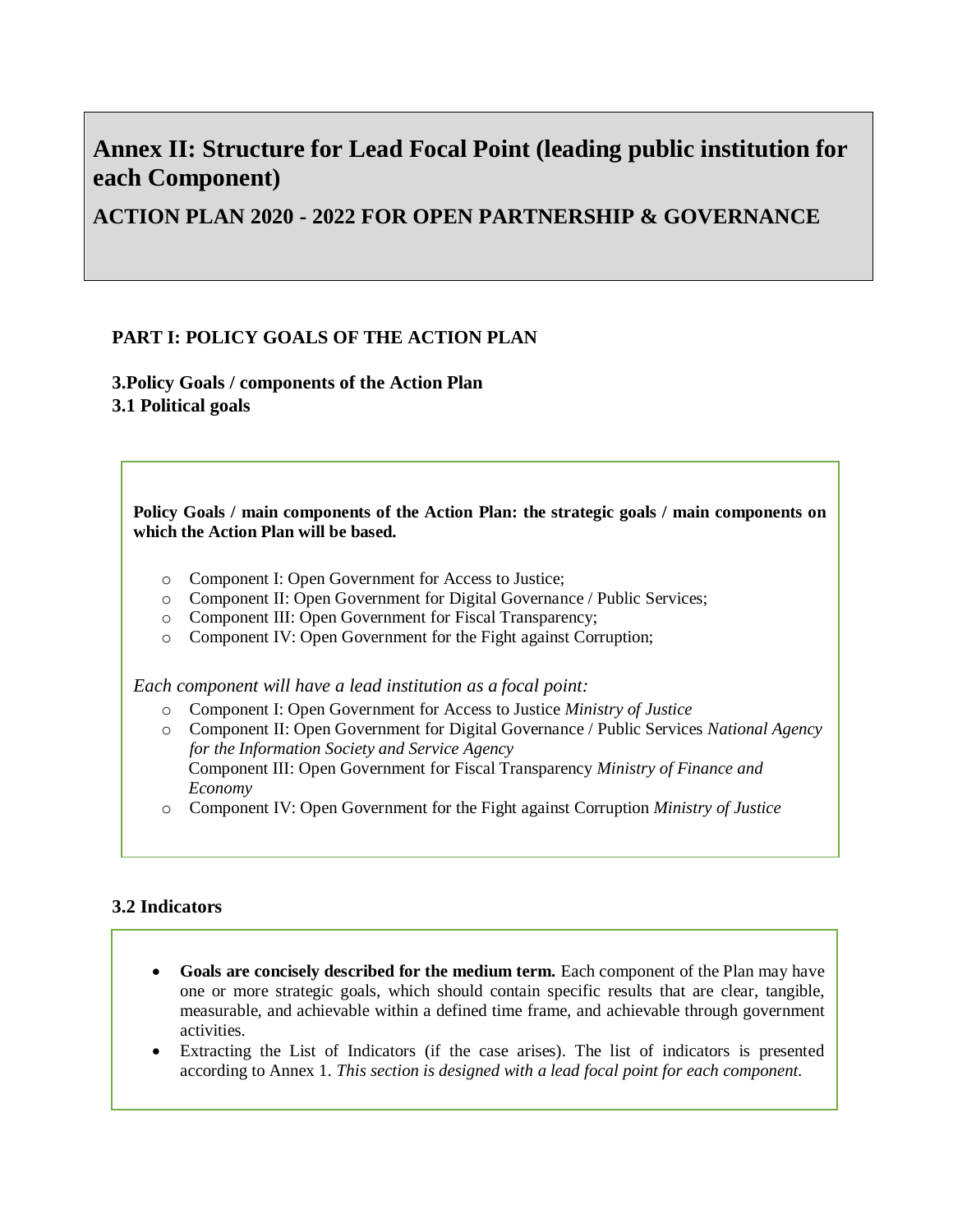## **PART II: SPECIFIC OBJECTIVES OF THE STRATEGIC FRAMEWORK**

#### **4.1 Specific Objectives**

#### **Situation analysis and challenges**

The Action Plan sets out specific objectives for each component. *This section is designed with a lead focal point for each component.*

- 4.1.1 Key Outcome Indicators wording, description, target value;
- 4.1.2 Key Outcome Indicators wording, description, target value;
- 4.1.3 Key Outcome Indicator wording, description, target value;
- 4.1.4 Key Outcome Indicators wording, description, target value;
- 4.1.5 Key Outcome Indicators wording, description, target value;

## **PART III: PRIORITY MEASURES FOR THE IMPLEMENTATION OF THE ACTION PLAN**

## **Priority measures 5.1 Priority measure 1**

Priority measures include investment measures / projects and hard & soft measures, that directly contribute to achieving the policy goal identified in the preceding section. *This section is designed with a lead focal point for each component.*

## **5.2 Priority measure 2**

Priority measures include investment measures / projects and hard & soft measures, that directly contribute to achieving the policy goal identified in the preceding section. *This section is designed with a lead focal point for each component.*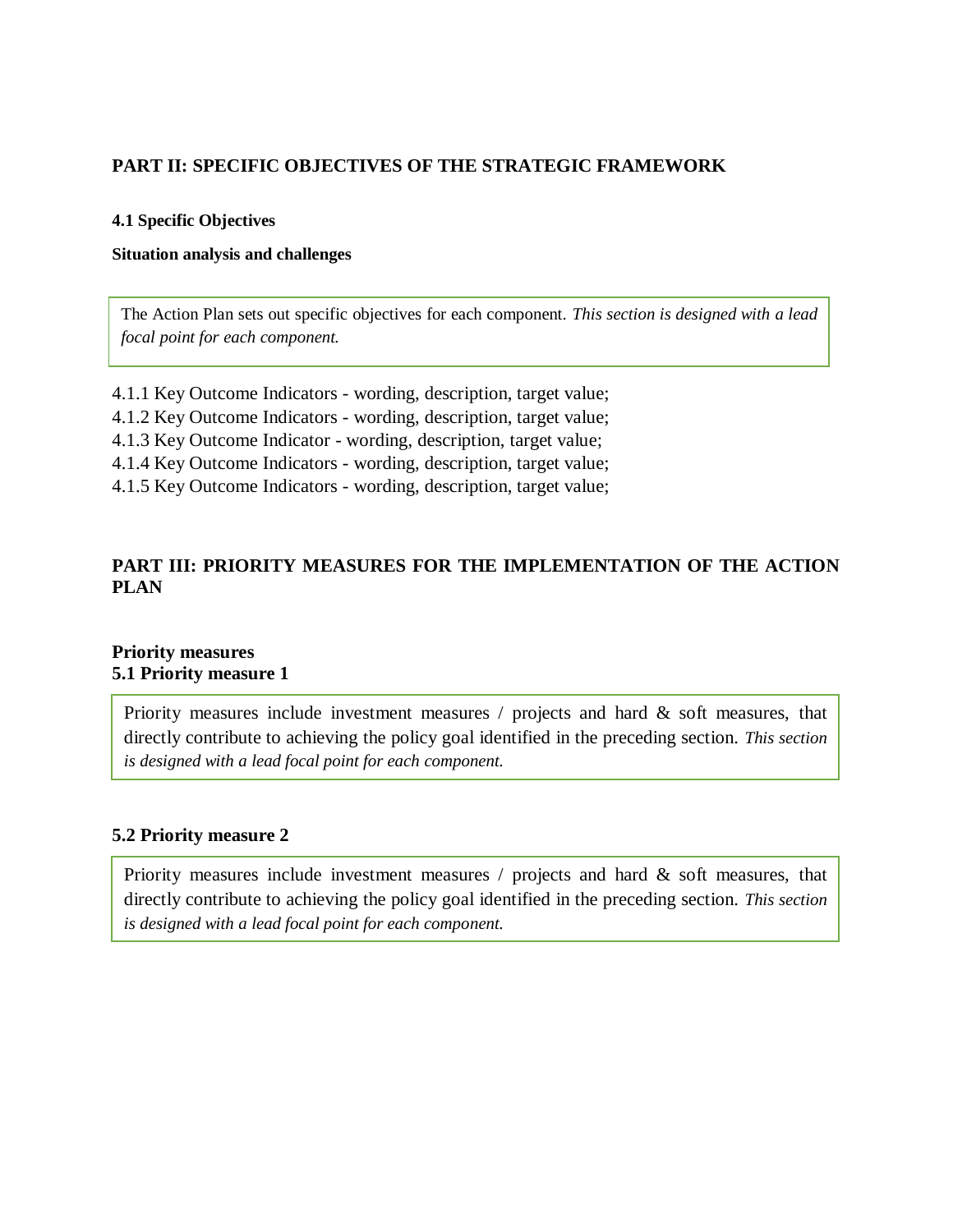# **PART V: ACCOUNTABILITY & MONITORING & COORDINATION OF THE STRATEGIC FRAMEWORK**

This section presents the monitoring framework of the Action Plan.

This section describes how to monitor the Action Plan, presenting the instrument used for monitoring (Progress Report of the strategic framework), as well as the drafting process, reporting method, as well as consulting the report.

Part of this section is a description of the performance monitoring mechanism.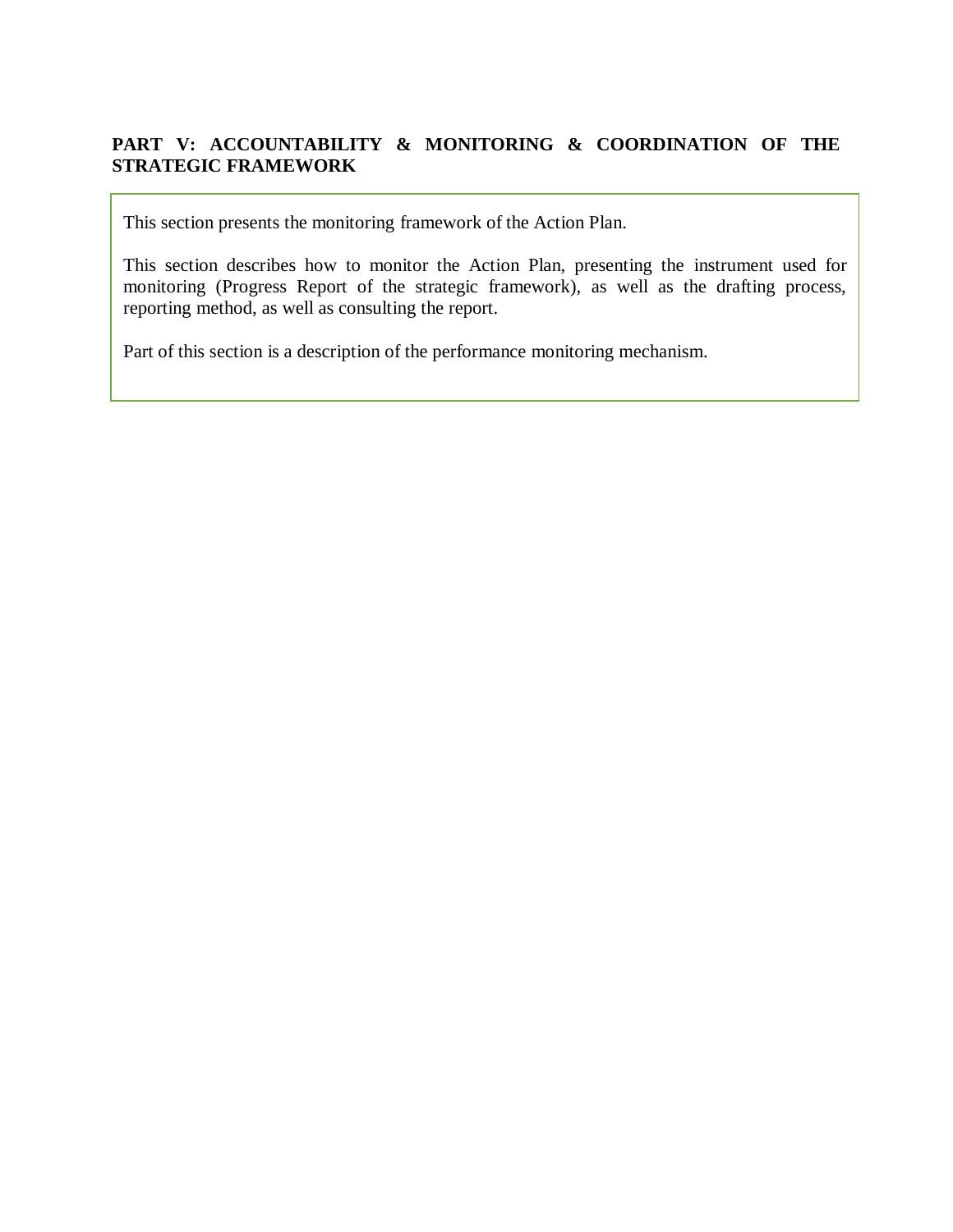## **Annex 1: Policy Goals Matrix & Indicators**

| <b>Policy Goal</b> | Impact<br><b>Indicators</b>             | Data / source<br>for indicator                  | <b>Selective</b><br>institutions for | <b>Frequency of</b><br>data publication | <b>Baseline</b> /<br><b>Current value</b> |       | <b>Target Value</b> |      |      |      |      |
|--------------------|-----------------------------------------|-------------------------------------------------|--------------------------------------|-----------------------------------------|-------------------------------------------|-------|---------------------|------|------|------|------|
|                    |                                         | monitoring                                      | the indicator                        |                                         | Year                                      | Value | 20XX                | 20XX | 20XX | 20XX | 20XX |
| Description        | Formatting<br>the selected<br>indicator | World Bank,<br>World<br>Economic<br>Forum, etc. | ML / Agencies                        |                                         |                                           |       |                     |      |      |      |      |

## **Annex 2: Specific Objective Matrix & Respective Indicators**

| <b>Policy Goal</b> | <b>Outcome</b><br>Data / source<br><b>Indicators</b><br>for indicator |                                                 | <b>Selective</b><br>institutions for | <b>Frequency of data</b><br>publication | <b>Baseline</b> /<br><b>Current value</b> |              | <b>Target Value</b> |      |      |      |      |
|--------------------|-----------------------------------------------------------------------|-------------------------------------------------|--------------------------------------|-----------------------------------------|-------------------------------------------|--------------|---------------------|------|------|------|------|
|                    | / Results                                                             | monitoring                                      | the indicator                        |                                         | Year                                      | <b>Value</b> | 20XX                | 20XX | 20XX | 20XX | 20XX |
| Description        | Formattin<br>g the<br>selected<br>indicator                           | World Bank,<br>World<br>Economic<br>Forum, etc. | ML / Agencies                        |                                         |                                           |              |                     |      |      |      |      |